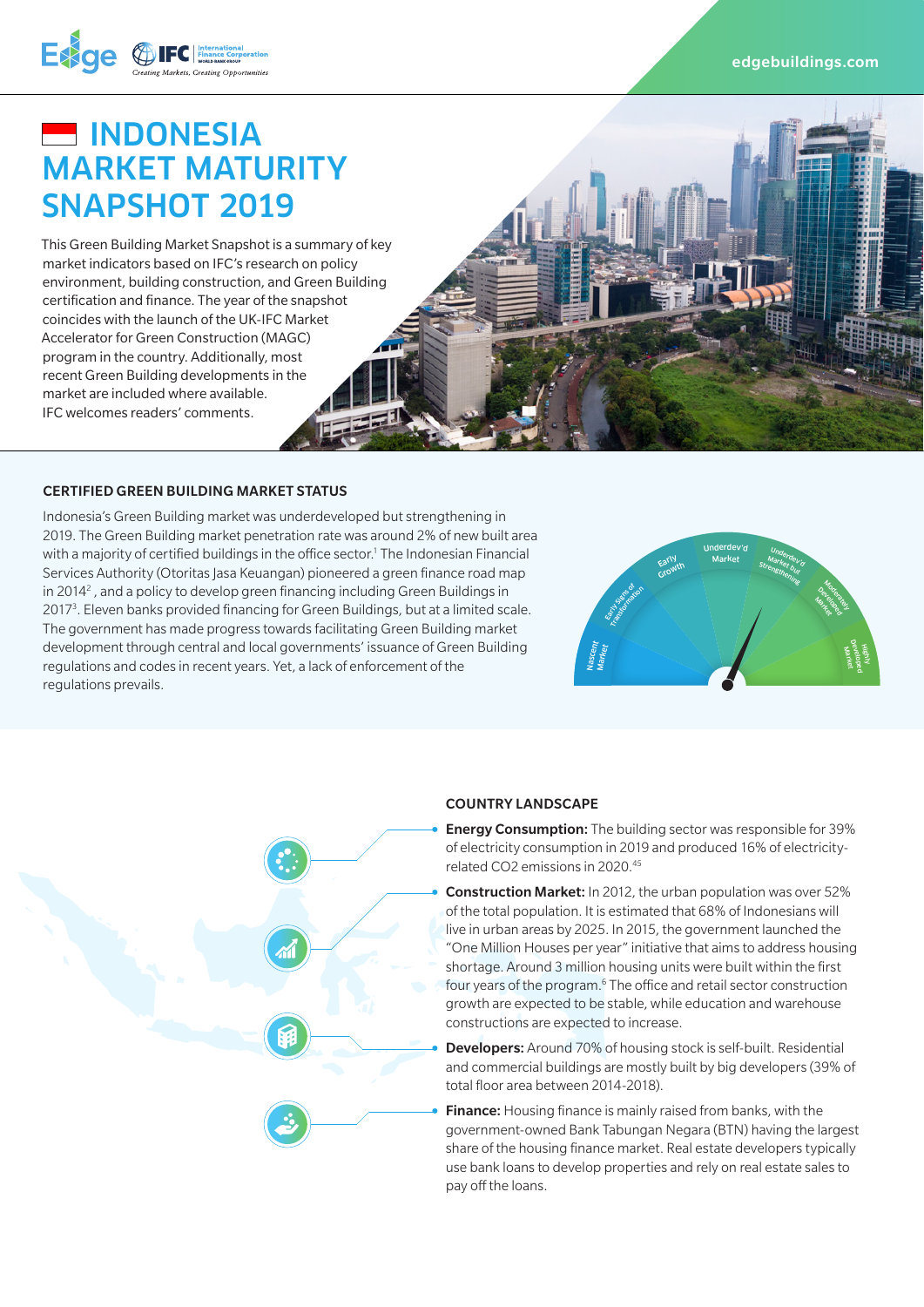

# 1. GREEN BUILDING POLICIES AND REGULATIONS

| Is there a national<br>definition of Green<br><b>Building?</b>                                                   | In 2010, the Ministry of Environment's regulation defined a Green Building as a building that implements<br>environmental principles in its design, development, operation, and management. <sup>8</sup>                                                                                                                                                                                                     |
|------------------------------------------------------------------------------------------------------------------|--------------------------------------------------------------------------------------------------------------------------------------------------------------------------------------------------------------------------------------------------------------------------------------------------------------------------------------------------------------------------------------------------------------|
| <b>Is Green Building</b><br>part of the country's<br><b>Nationally Determined</b><br><b>Contributions (NDC)?</b> | The country does not have buildings as a target sector in the NDC. However, the country has an<br>economy-wide GHG emission reduction target and reduction in energy intensity of buildings target, set<br>at 1% reduction each year until 2025.                                                                                                                                                             |
| Is there a national<br><b>Green Building</b><br>strategy/action plan?                                            | There is no national Green Building Strategy. In 2014, the Sustainable Finance Roadmap of the OJK<br>included specific obligations for banks and financing institutions, among which were the prioritization of<br>sustainable infrastructure development, and the development of a detailed loan categorization reporting<br>for green projects.                                                            |
| <b>Public Policy</b><br>and Regulations                                                                          | The Ministry of Environment Number 8 (2010).                                                                                                                                                                                                                                                                                                                                                                 |
|                                                                                                                  | It defines environmentally friendly buildings and stipulates criteria for and certification of<br>Green Buildings.                                                                                                                                                                                                                                                                                           |
|                                                                                                                  | Ministry of Public Works and Public Housing 02/PRT/M/2015 (2015).                                                                                                                                                                                                                                                                                                                                            |
|                                                                                                                  | The ministry issued the first national regulation on Green Buildings; the decree lays out the Green<br>Building specifications.                                                                                                                                                                                                                                                                              |
|                                                                                                                  | Ministry of Public Works and Public Housing, Human Settlements' Decree No. 86/SE/DJCK/2016<br>(2016).                                                                                                                                                                                                                                                                                                        |
|                                                                                                                  | It provides technical guidelines for Green Building developments.                                                                                                                                                                                                                                                                                                                                            |
|                                                                                                                  | <b>Update 2021:</b>                                                                                                                                                                                                                                                                                                                                                                                          |
|                                                                                                                  | Ministry of Public Works and Public Housing Decree No. 02/PRT/M/2015 was revised into Decree<br>No. 21/PRT/M/2021 on Green Building Performance Appraisal to improve implementation of Green<br>Building constructions in the ministry. <sup>9</sup>                                                                                                                                                         |
|                                                                                                                  | Roadmap for Sustainable Finance in Indonesia 2015-2019.                                                                                                                                                                                                                                                                                                                                                      |
|                                                                                                                  | Indonesian Financial Services Authority (OJK) and the Ministry of Environment and Forestry (KLHK)<br>launched it in 2014.                                                                                                                                                                                                                                                                                    |
|                                                                                                                  | Sustainable Finance Umbrella Policy (POJK 51/2017). <sup>10</sup>                                                                                                                                                                                                                                                                                                                                            |
|                                                                                                                  | $\triangleright$ The Policy defines and provides principles of sustainable finance, including an action plan for banking,<br>capital markets and non-banking sectors. Starting in 2019, the policy is mandatory for the largest<br>banks, foreign banks, and publicly listed companies. With the new regulation, financial institutions are<br>required to submit an annual sustainable finance plan to OJK. |
|                                                                                                                  | The Jakarta Green Building Code (DKI Jakarta No. 38/2012).                                                                                                                                                                                                                                                                                                                                                   |
|                                                                                                                  | It regulates planning, construction, utilization, maintenance, and deconstruction of buildings in<br>Jakarta. It focuses on large, new, and existing commercial and residential buildings. It provides<br>guidance on energy efficiency, water efficiency, indoor air quality, waste and soil treatment, and<br>construction activities.                                                                     |
|                                                                                                                  | Jakarta Green Building Grand Design 30:30 (2016).                                                                                                                                                                                                                                                                                                                                                            |
|                                                                                                                  | $\triangleright$ The City has a target to reduce energy and water consumption, as well as carbon emissions by 30%<br>by 2030.                                                                                                                                                                                                                                                                                |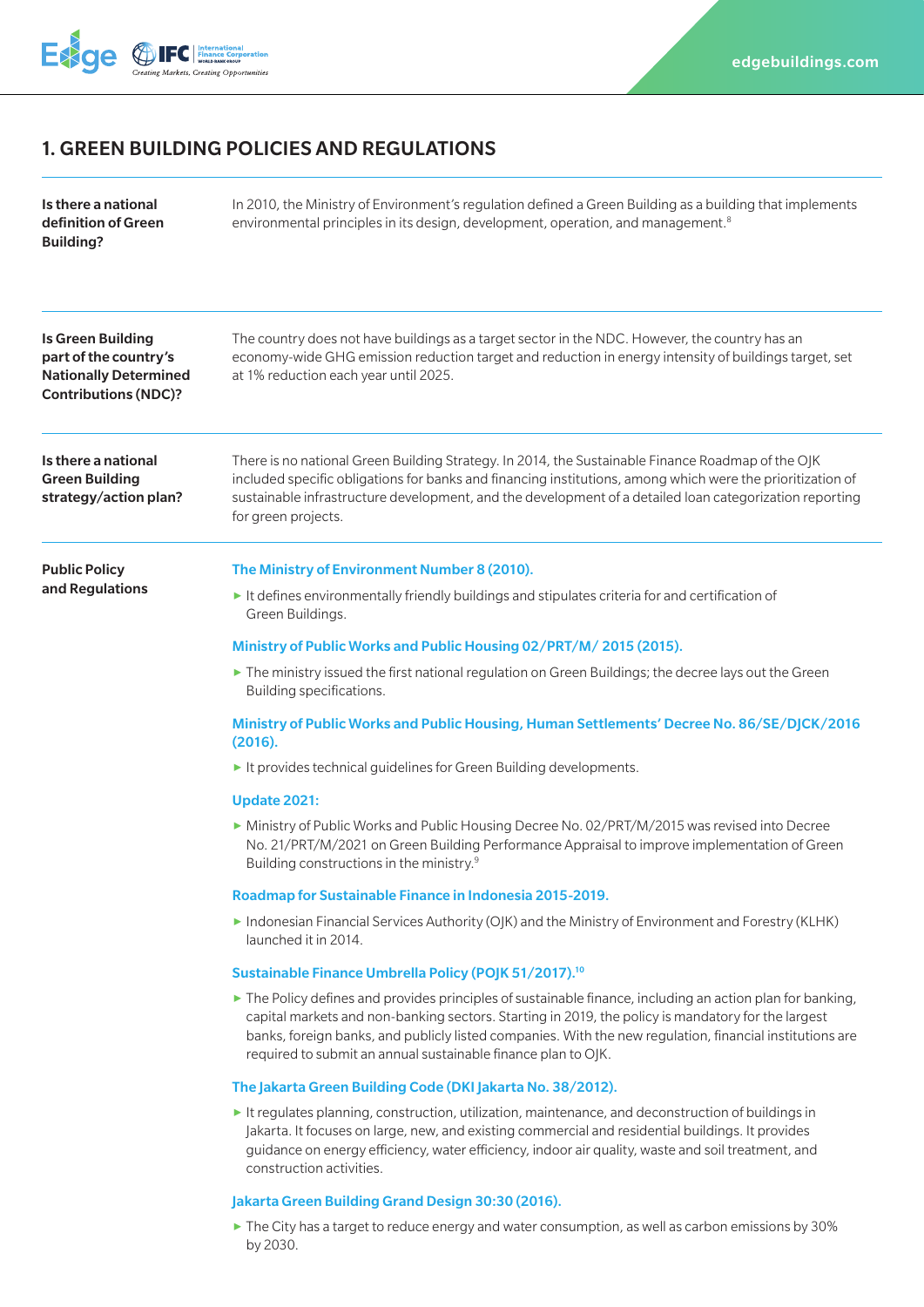

## 1. GREEN BUILDING POLICIES AND REGULATIONS, *Continued*

```
Public Policy 
and Regulations
```
#### Bandung Green Building Code (No. 1023/2016).

**▶** It is the first Green Building code that includes incentives for building developers. It focuses only on new buildings. The regulation stipulates one-star constructions, buildings, or commercial projects with an area of over 5,000 square meters (sqm). If a two- or three-star building is upgraded, it is given an incentive in the form of lower land and building tax.

#### Semarang Green Building Code (No. 24 of 2019).

**▶** The code regulates electricity, air, energy efficiency, green open space, and renewable energy in buildings. It is mandatory, focuses on new constructions and buildings of a certain size.

### 2. GREEN BUILDING MARKET SIZE



## 3. CERTIFICATIONS AND STANDARDS

| <b>National Green</b><br><b>Building</b><br><b>Rating Systems</b>                                                               | $\triangleright$ Greenship, established in 2009, is a certification product of the Green Building Council Indonesia<br>(GBC Indonesia), an International NGO that focuses on certifying government and SOE buildings.<br>Greenship had certified around 5 million sqm, as of 2019.                                                                                                       |
|---------------------------------------------------------------------------------------------------------------------------------|------------------------------------------------------------------------------------------------------------------------------------------------------------------------------------------------------------------------------------------------------------------------------------------------------------------------------------------------------------------------------------------|
| <b>International Green</b><br><b>Building Rating</b><br><b>Systems</b>                                                          | $\triangleright$ LEED started to certify Green Building projects in Indonesia in 2011 and had certified around 0.6<br>million sqm, as of 2019.<br>EDGE was launched in 2015, and had certified around 0.9 million sqm, as of 2019.                                                                                                                                                       |
|                                                                                                                                 | • The Green Mark-Singaporean certification scheme has been present in the country since 2011 and had<br>certified 0.7 million sqm, as of 2019.                                                                                                                                                                                                                                           |
| <b>Voluntary Green</b><br><b>Building certification</b><br>systems' market share<br>by square meters<br>certified (as of 2019). | $\triangleright$ LEED is 8% of cumulative GB<br>LEED breakdown: 100% non-residential or mixed-use <sup>12</sup><br>$\triangleright$ EDGE is 13% of cumulative GB<br>EDGE breakdown: 43% residential, 57% non-residential<br>$\triangleright$ Greenship is 70% of cumulative GB<br>$\triangleright$ Green Mark is 10% of cumulative GB<br>Numbers may not add up to 100% due to rounding. |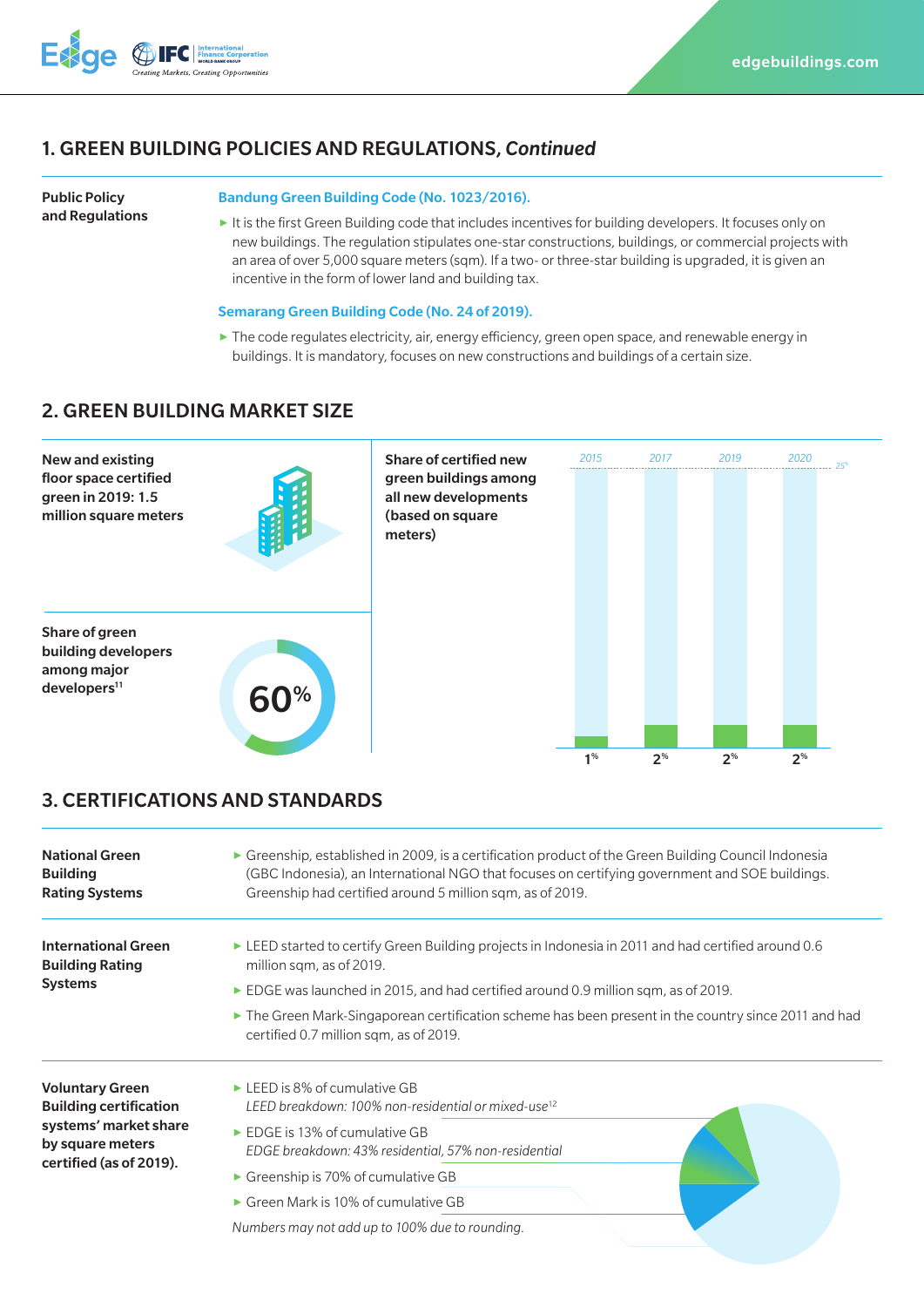

# 4. GREEN BUILDING FINANCE

Financial Institutions offering Green Building finance (by public/ private) and their products as of 2019 **▶** In 2019, eleven banks provided Green Building financing for buildings projects: CIMB Niaga, BCA, BRI, BNI, Maybank, OCBC NISP, Bank Mega, Mayapada, Bank of Bangkok Citibank, and KEB Hana Bank.13 ▶ OCBC, NISP and BRI require Green Building certifications for providing Green Building finance. Green bonds or other capital market instruments earmarked for Green Building finance between 2015 and 2019. ▶ In 2018 and 2019, the Republic of Indonesia issued USD 2 billion in sovereign green bonds that allocated USD 500 million to buildings in their use of proceeds.<sup>14</sup> **▶** In 2018, OCBC NISP issued a USD 150 million green bond that included use of proceeds for buildings.<sup>15</sup> **▶** Update 2020: BRI issued sustainability bonds worth USD 500 million with an allocation of 8% to Green Buildings.16 **▶** Update 2020: OCBC NISP issued a green bond worth USD 200 million that has use of proceeds for buildings. Financial institution lending to Green Buildings as a % of total lending to building sector (Climate financing as a % of total bank credit) ▶ In 2019, eleven banks provided financing for Green Building projects with total value of USD 2 billion.<sup>17</sup> This is equal to 4% of real estate and housing loans.<sup>18</sup> **Financial Incentives ▶** The Central Bank (Bank of Indonesia) lowered loan to value (LTV) ratio for 5% for green properties (for 2nd homes) in 2019. To be able to benefit from Bank of Indonesia's incentives, the Green Building

projects need to obtain internationally recognized certifications.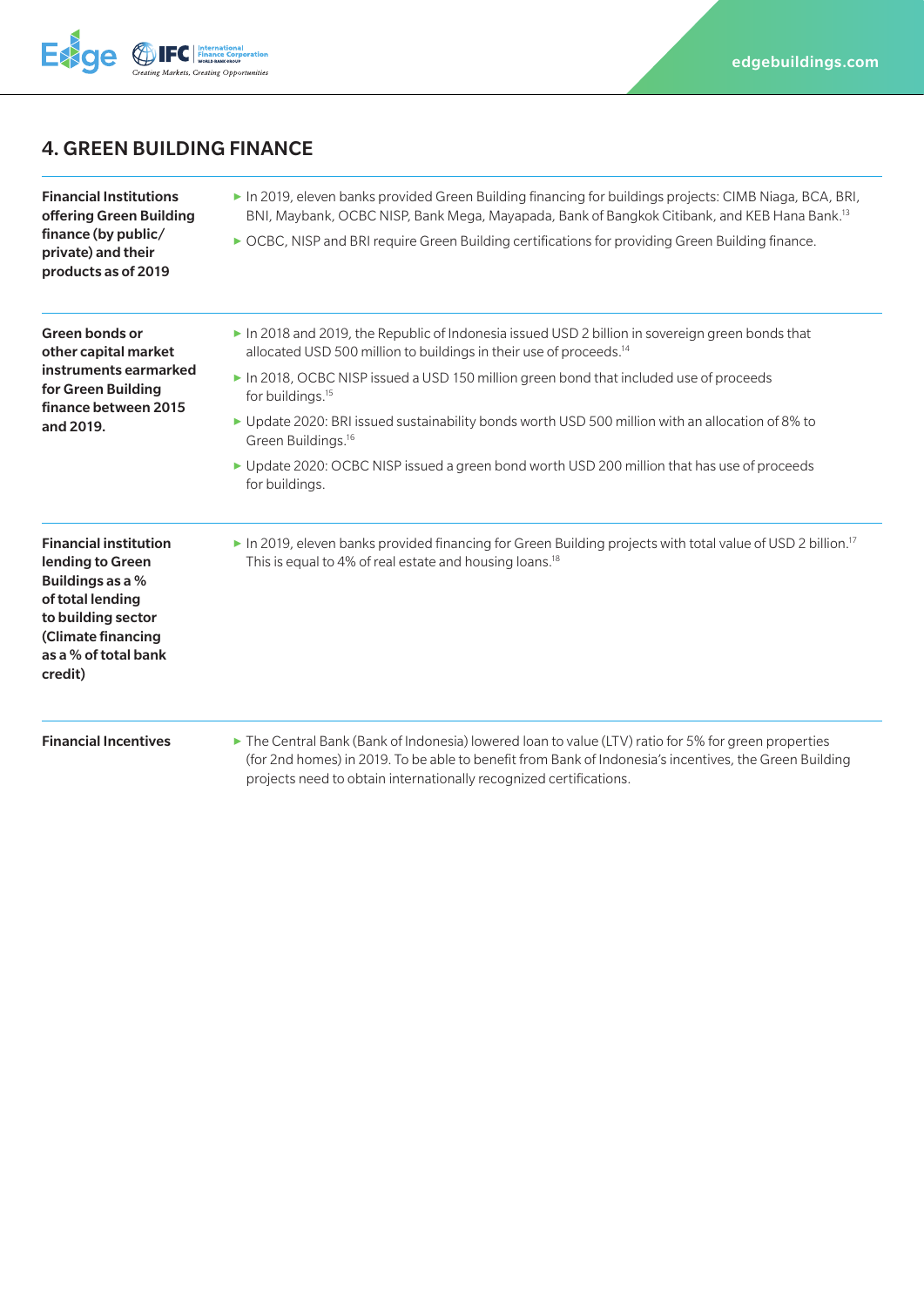

# 5. COST OF UTILITIES



# 6. EDUCATION AND SKILLS

| Number of             |
|-----------------------|
| Universities offering |
| Green Buildina        |
| programs              |

11%19

▶ In 2019, there were five universities in five cities that provided Green Building courses, titled Design for Greater Efficiencies (DfGE): Universitas Indonesia (Jakarta), Universitas Gadjah Mada (Yogyakarta), Universitas Diponegoro (Semarang), Institut Teknologi Bandung (Bandung), and Institut Teknologi Sepuluh Nopember (Surabaya).